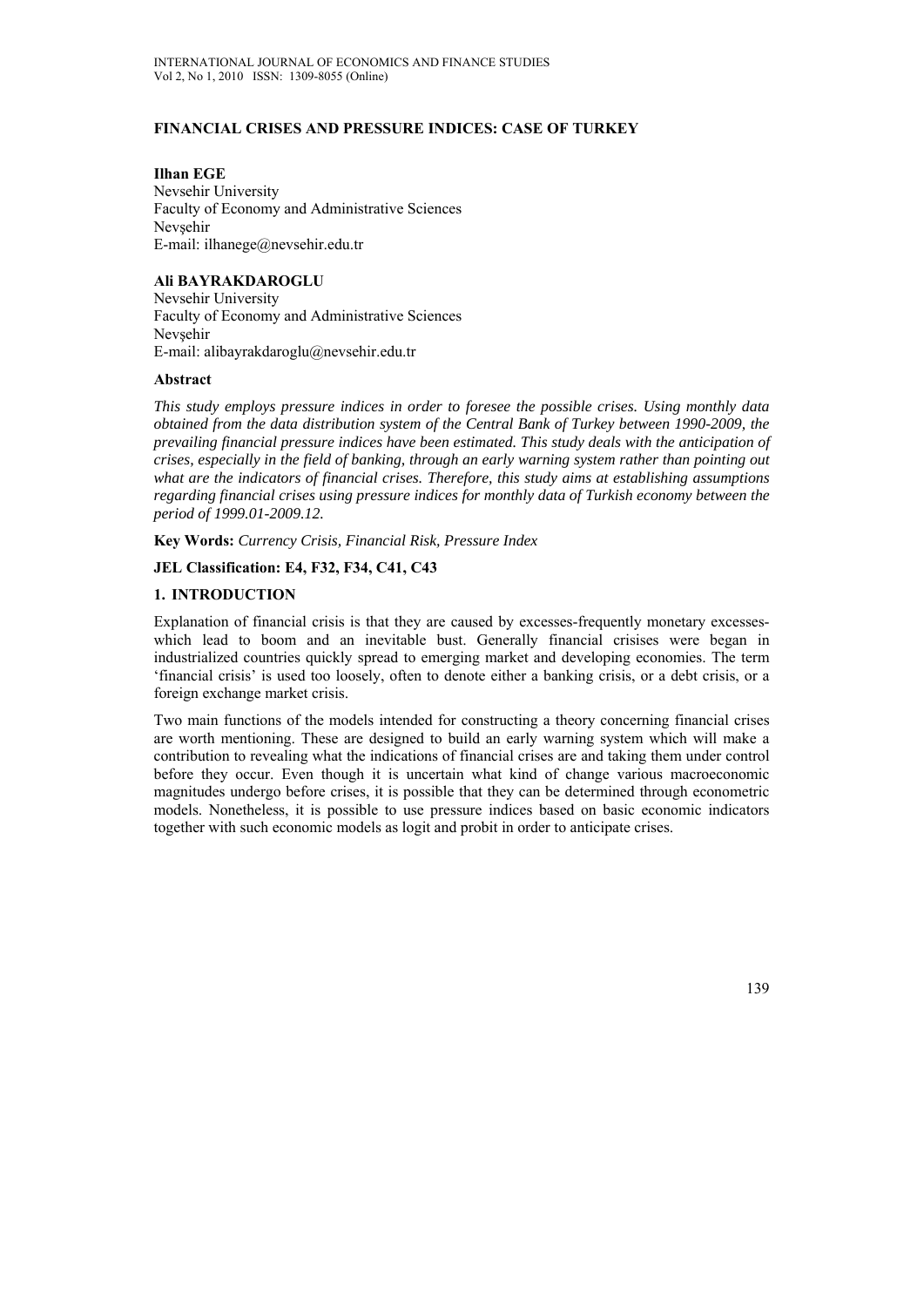# **2. THE ANALYSIS OF THE PREDICTABILITY OF FINANCIAL CRISES WITH PRESSURE INDICES: AN APPLICATION TO TURKEY (1990-2009)**

### **2.1. Methodology and Data**

### **2.1.1. Financial Pressure Indices in Predicting Financial Crises**

Among the indices used to measure the degree of the pressure on financial markets and to anticipate crises are Speculative Pressure Index, Index of Currency Market Turbulence, Banking Sector Fragility Index and Excessive Risk Index. (Eichengreen, Rose and Wyplosz, 1997; Kaminsky and Reinhart, 1999; Kibritçioğlu, 2003; Ural and Balaylar, 2007). This indices are formed within a month or within three months in empirical studies.

In general terms, it is expressed that a crisis occurs or will occur when index values pass the thresold value. (Joosten, 2004). The Standard deviation of the index can be used for boundary values apart from the previously calculated values.

Speculative Pressure Index (SPI) known as Exchange Market Pressure Index or Financial Pressure Index is calculated based on the changes in Exchange rates (ER), interest rates (IR) and reserves. This index includes nominal exchange rate, interest rates and changes in reserves. Positive changes (increase) in exchange and interest rates or negative changes (decrease) in reserves indicate that the pressure on exchange markets increases.

In other words, it is obvious that both loss of value in exchange and interest rates as well as decrease in reserves increase the speculative pressure index when we observe that changes in exchange and interest rates as well as those in reserves have a negative tendency. Therefore changes in reserves are marked negative in pressure indices (Eichengreen, Rose and Wyplosz 1996).

In theory, the calculation of an index is done by focusing differently on each of the three variables. SPI is shown as belows (Ural and Balaylar, 2007):

### $SPI = [((\frac{0}{6}\Delta K_t - \mu_k) / \sigma_k) + ((\frac{0}{6}\Delta F_t - \mu_i) / \sigma_i) - ((\frac{0}{6}\Delta R_t - \mu_k) / \sigma_i)]$  (Equation-1)

SPI formulated above in equation-1 is used to create the decision criterion of the financial crisis explained. Under what circumstances and when an SPI denotes a financial crisis is defined in accordance with the predefined threshold value. Whenever the index value exceeds the predefined threshold value, it denotes the emergence of a crisis.

#### $SPI \ge \mu + 1,5$  **σ** (Equation-2)

Kaminsky & Reinhart (1999) and Kaminsky, Lizondo & Reinhart (1998) maintain that the index to be used as an indicator of a financial crises must consist of the nominal foreign Exchange rate and reserves adding that both variables must show due equal variability in the calculation of index.

In other words, it is maintained that index should be formed in accordance with the weighted average changes in rates and reserves. This index formed by Kaminsky and Reinhart (1999) has been named Index of Currency Market Turbulence (Demarmels and Fischer, 2003). Index of Currency Market Turbulence (ICMT) whose changes in foreign exchange rates are positive and those in reserves are negative can be formed as belows (Kaminsky, 2006):

# $ICMT = \Delta\%K_f - [(\sigma_k / \sigma_r) \times \Delta\%R_f]$  (Equation-3)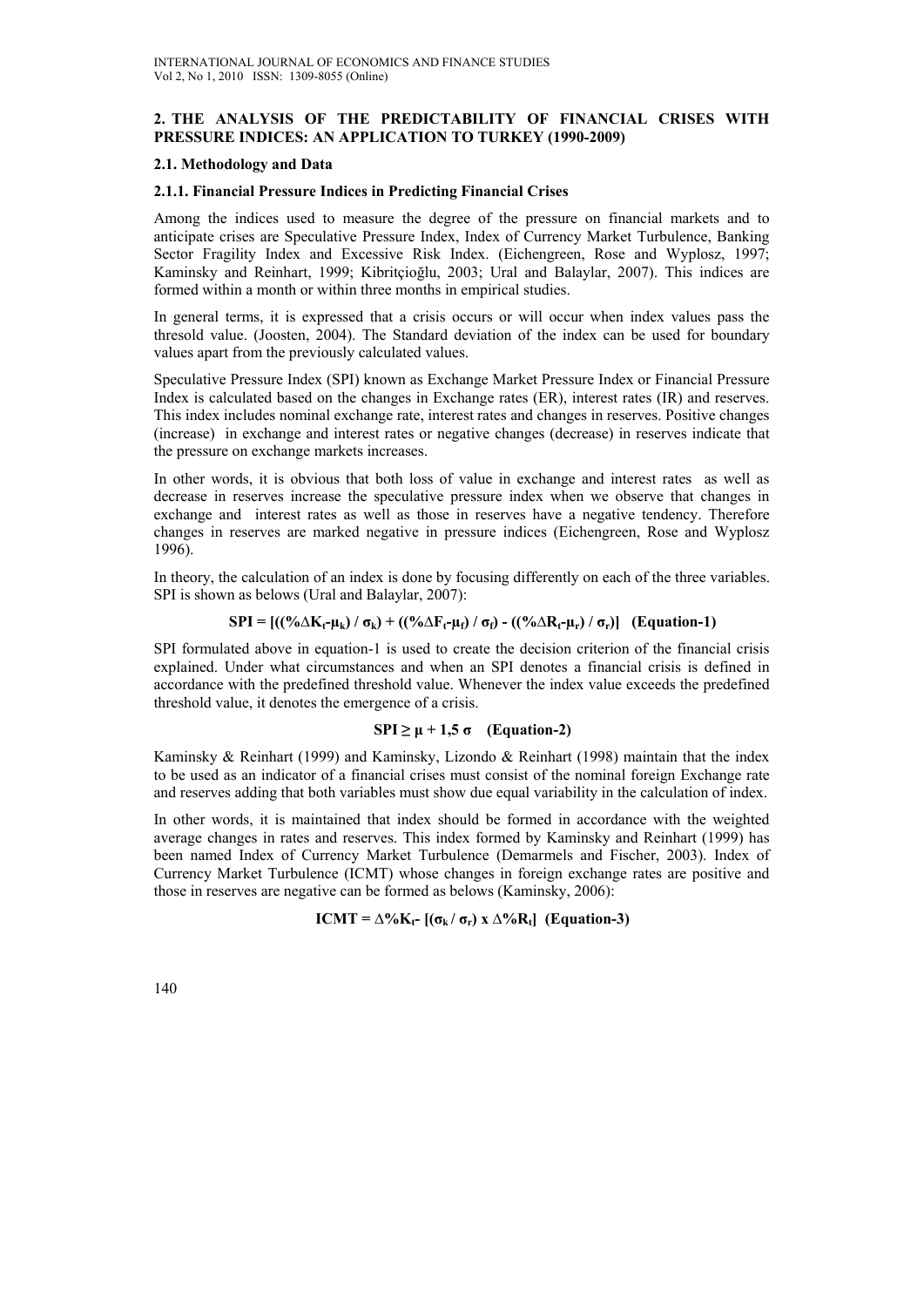Below is given the time when the Index of Currency Market Turbulence shows a signal of crisis.

# $ICMT \geq \mu + 2.5\sigma$  (Equation-4)

According to the equation-4, a crisis index is formed in case ICMT exceeds the 2.5 standard deviation and the emergence of a crisis can be assumed accordingly. Berg and Pattilo (1999) take 3 instead of 2.5 as the threshold value. Namely, they do not multiply the standard deviation by 2.5 adding the result to the mean. They multiply the standard deviation by 3 adding the result to the mean instead.

Another index used through pressure indices in order to anticipate financial crises is the Banking Sector Fragility Index (BSFI) suggested by Kibritçioğlu (2003). Kibritçioğlu (2003) suggests that this index be created by the mean of the bank deposits (BD), credits given to private sector (CGPS) and non-bank liabilities (NBL).

Therefore, BSFI which has been created in this way can be considered as a direct indicator of the risk of the credit, foreign exchange and liquidity in banking sector. BSFI can be formulated as shown below with the standardized expression of the series (Kibritcioğlu, 2002; Shen and Chen, 2008):

# **BSFI** =  $[(\text{BD- }\mu_{bm})/\sigma_{bm})+( (\text{CGPS- }\mu_{\text{ösvk}})/\sigma_{\text{ösvk}})+ ((\text{NBL- }\mu_{\text{bdv}})/\sigma_{\text{bdv}})]/3$  (Equation-5)

Bank deposits, credits given to private sector and non-bank liabilities are marked as positive in the index. The index is calculated by having the mean of the standardized values of these series.

Whenever the index value gets a value between 0.5 and 0, it is assumed that the banking sector of that country has a moderate structure of fragility while it is assumed it has a higher structure of fragility if it gets a value of -0.5 or lower. (Shen and Chen, 2008).

### **If it is -0.5 < BSFI < 0** moderate structure of fragility**, (Equation-6)**

 **If it is**  $-0.5 \geq$  **BSFI** higher structure of fragility,

There are many pressure indices bearing similar structures in literature. When we take a closer look at these indices, we realize that the same variables have been used. When we examine the structure of the financial crises in Turkey, it can almost be said that these crises emerge in the triangle of rather exchange rate, interest and liquidity.

Concluding from this notion, Ural and Balaylar (2007) suggest the Excessive Risk Index (ERI ) which is similar to BSFI. ERI therefore consists of bank deposits (BD), credits given to private sector (CGPS) and non-bank liabilities (NBL), bank securities (BS) and bank deposits (BD).

CGPS variable denotes credit risk of banks, NBL variable indicates exchange rate, NBL variable denotes currency risk, BS variable indicates interest risk and lastly BD variable denotes liability risk.

ERI can be calculated as below:

**ERI** =  $[((CGPS - μ_{cgos}) / σ_{cgos}) + ((NBL - μ_{nbl}) / σ_{nbl})$ **+** ((BS-  $\mu_{bs}$ )/  $\sigma_{bs}$ ) ((BD-  $\mu_{bd}$ )/  $\sigma_{bd}$ )] /4 (Equation-7)

141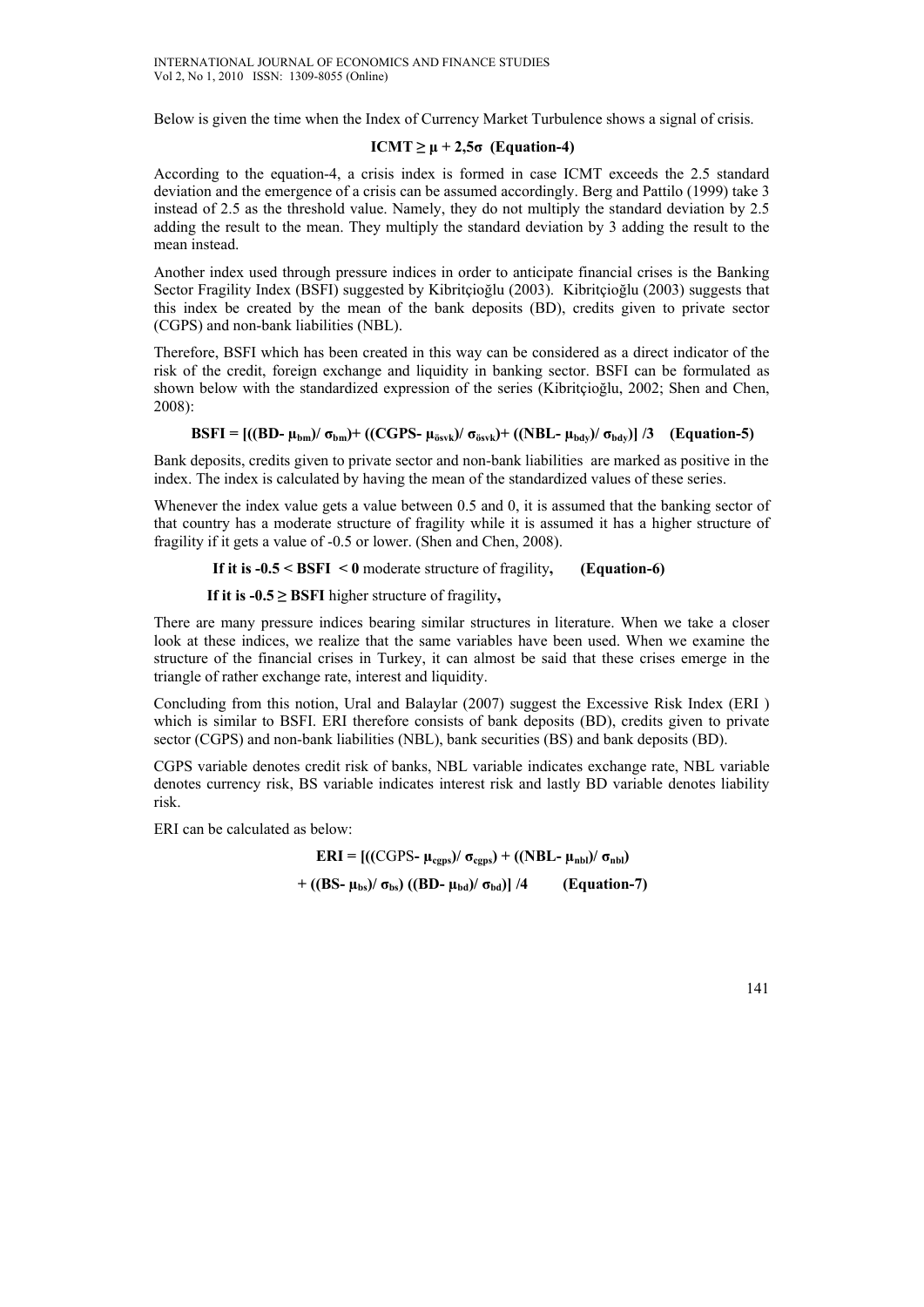# **2.1.2. Data Set**

All of the variables used in the calculations of this study which accounts for the financial crises with pressure indices have been obtained from the Electronic Data Distribution System of the Central Bank of the Republic of Turkey (EDD).

The samples employed in the study cover the years 1990-2010 and consist of 233 monthly observation values. The nature of the study has led us to use monthly data rather than annual ones.

The variables used throughout the study are; Nominal Exchange Rate (NER), Interest Rate (IR), Reserves (R), Credits Given to the Private Sector (CGPS), Bank Deposits (BD), Non-bank Liabilities (NBL), Bank Securities (BS).

# **3. EMPIRICAL RESULTS**

The chart of SPI designed to anticipate financial crises is shown below on chart-1.

The threshold values characterized as a warning of a crisis are highlighted parallel to the horizontal axis on SPI chart. The same rule applies for other index charts.



# **Chart-1:** SPI, **1990:01-2009:12**

In order to anticipate a crisis in Turkey, the threshold value obtained from equation-3 and SPI obtained from equation-2 has been calculated as 3.441407. Hence, 1994, 2000 and 2001 are the years when this threshold value is exceeded and therefore they are the years to be evaluated as crisis years. The Speculative Pressure Index could considerably anticipate the crises in 1994 and 2001. As for both crises, when we examine the period of index, it becomes observable that there is a gradual tendency towards a crisis in 1994. On the other hand, one can say that the crisis in 2001 came up in the form of a sudden shock as a result of the stand-by agreement implemented in 1999.

As a matter of fact, the index had negative values in 1999. During the financial crisis in the world in 2008, the Speculative Pressure Index of Turkey had rather a positive outlook in comparison with other countries where the crisis was felt most. In other words, one can say that there was much more pressure on the financial systems of countries where the crisis was felt most while the pressure was relatively lesser in Turkey.

ICMT is another index which is related to the analysis. The chart of this index the threshold value of which has been determined as 3.048802 is shown on chart-2.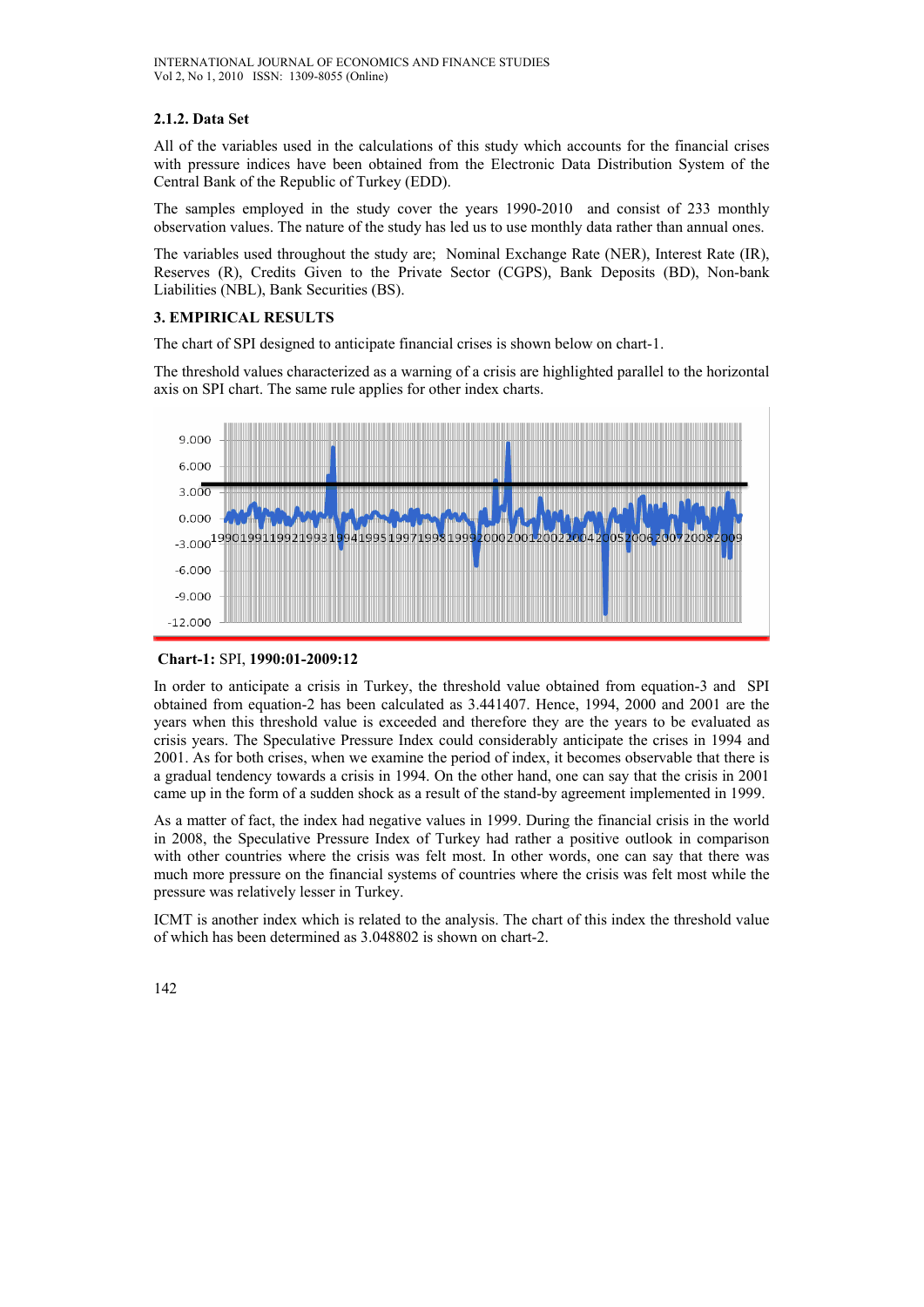INTERNATIONAL JOURNAL OF ECONOMICS AND FINANCE STUDIES Vol 2, No 1, 2010 ISSN: 1309-8055 (Online)



### **Chart-2:** ICMT**, 1990:01-2009:12**

According to the ICMT chart, one can notice that the threshold value surpassed in the crises of 1994 and 2008. The pressure index was able to anticipate the crisis in 1994 similar to SPI while it fell short in anticipating the global crisis in 2008.

In contrast to SPI, the crisis in 1994 broke out all of a sudden while the crisis in 2008 appeared in the aftermath of a speculative bulge. Naturally, It can be observed on the chart that there was a hectic activity on the basis of index in 2007-2009 period. However, the index was not as efficient as SPI in anticipating the crisis in 2000 and 2001. Moreover, both these crises never gave a warning.

Ural and Balaylar (2007) suggest that the disinflation policies executed at that period are responsible for this case. The main variable is, as it is known, the exchange rates and the changes occurring thereafter. Therefore, the role of the exchange rates fixed within the framework of the policies which political authorities followed have been played down. Finally, the continuation of the influence of the index presuming the crisis in 2008 by 2009 indicates that the speculative bulge went on in these periods as well.

Another pressure index suggested by Kibritçioğlu (2003) in presuming financial crises is BSFI. The chart of this pressure index which includes the period between 1990-2009 is shown on chart-3.

When we take a look at the BSFI chart, we can see that the increase in indices suggests that the banks generally took an excessive amount of risk while the decrease shows they avoided taking risks (the existing risk upon them). The decrease of index value beneath -0,5 can be explained as an indicator of sector's falling into the higher fragility period. On the whole, one can say that 1990-2009 period had a medium fragile structure. The banks generally showed a tendency towards avoiding risks between 1995- 1999.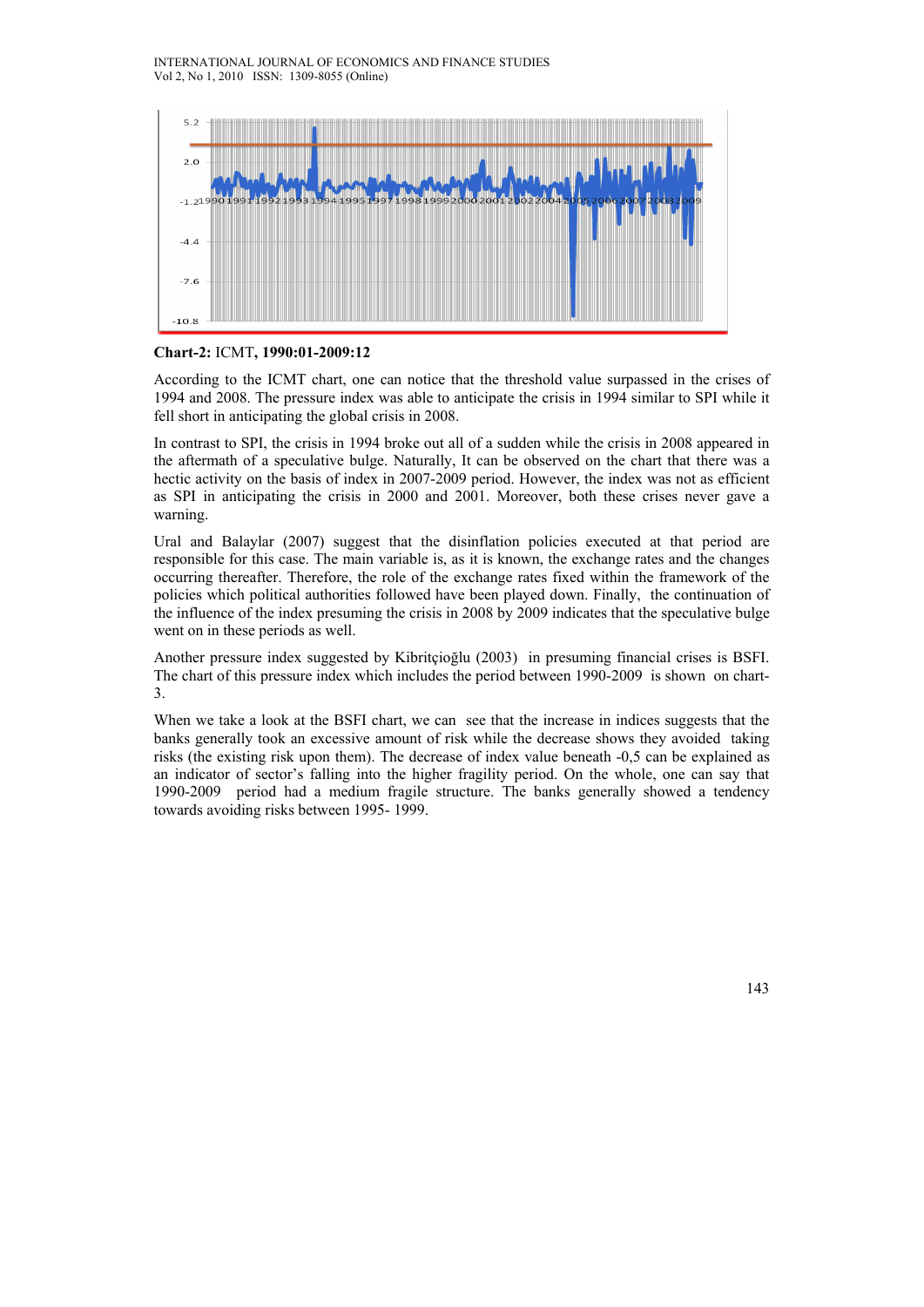#### INTERNATIONAL JOURNAL OF ECONOMICS AND FINANCE STUDIES Vol 2, No 1, 2010 ISSN: 1309-8055 (Online)



### **Chart-3:** BSFI**, 1990:01-2009:12**

According to this index, the years 1991, 1993, 1994, 2001, 2002 ve 2004, 2006, 2007, late 2008 and early 2009 are interpreted as crisis years  $(-0.5<\text{BSFI}<0)$ .

The index could only anticipate the crisis years of 1994, 2001 and late 2008. The speculative bulge in 2001 went on in 2002 and 2003, which means that the factors that triggered the crisis in 2001 partly made their presence felt in the years to come. It failed to anticipate the financial crisis in 2000. However, it was a highly important crisis period for the banking sector. The index issued false alarms in some years even though there occured no crises. This study deals finally with the Excessive Risk Index designed to analyse the 1990-2009 period. ERI chart is illustrated on the chart-4.





According to the chart above, the Excessive Risk Index by Ural and Balaylar (2007) failed to anticipate the financial crises between 1994 and 2000 since it remained below the threshold value. It gives a warning of crisis every year between 2001-2009 since the index threshold value is exceeded. Even if the index gives a warning of crisis in these years, there occurred no crises except for the global credit crisis in 2008. We can see clearly that this index could measure the crises in 2000 and 2001. There occurred increase in the risks of the rates and credits of banks since the crises in November 2000 and February 2001 had rather a nature of banking crisis. In this sense, it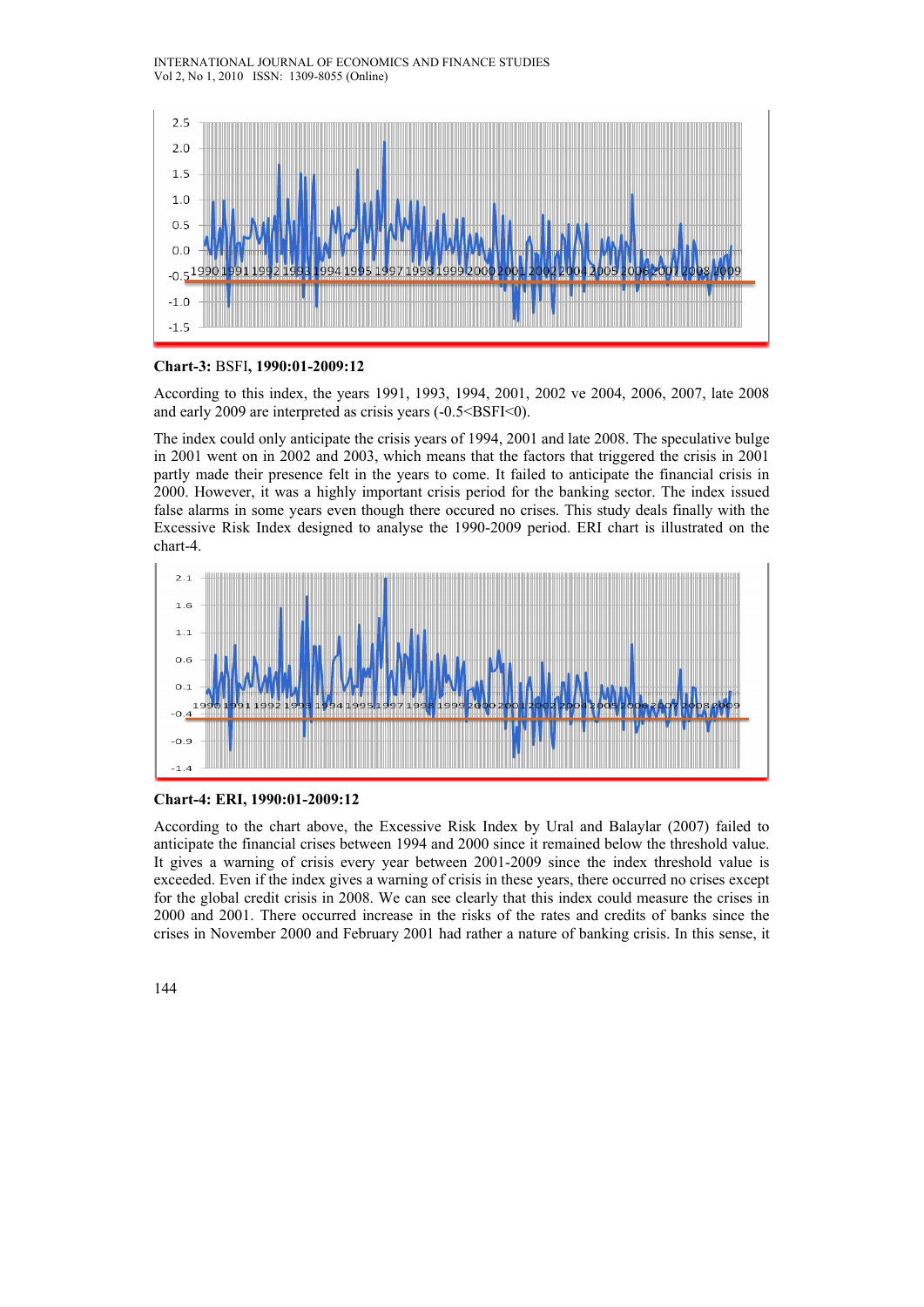can be said that there occurred a decrease also in the bank securities which reflect the liquidity risk.

When we consider all of the pressure indices, we observe that all of the pressure indices except for ERI gave a warning of crisis for the crisis in 1994 as the threshold value was surpassed.

BSFI and ERI were the only ones to announce in advance the global credit risk in 2008. SPI pressure index was the only one to give a warning of the crisis in November, 2000. None of the other pressure index values surpassed the threshold value of the crisis in November 2000. However, all of the indices except for BSFI could predict the crisis in February 2001.

As one can see, the indices in question considered different financial crises in different periods as a warning. The major reason for this case is results from the sensitivity of the variables used in creating indices. This leads us to conclude that financial indicators alone are not sufficient in predicting crises by means of early warning systems. However, the fact that the variables in indices overreact in accordance with the type of crisis play a crucial role in predicting the emergence of a crisis. Another point that should be taken into consideration is the fact that there emerges the problem of determining the weights of variables since the macroeconomic factors that underlie a crisis are unknown. Therefore, one should notice that the standardization process applied to the variables in order to avoid this problem might cause an important amount of information loss.

# **4. OVERALL ASSESSMENT AND CONCLUSION**

There have occurred recently serious financial crises both in developing and developed countries. It is estimated that these crises have occurred mainly due to macroeconomic indicators. It can be said that the financial structures operate in high-risk environment and they have a fragile structure. There emerge financial crises especially in such developing markets as those in Turkey due to the wrong policies on rates, national and international financial shocks, the weak structure of the national banking system, liberalization, disorder in financial policies or lack of tight financial policies. It is necessary that the competent authorities take a series of measures in order to get rid of these disorders or to alleviate their effects. However, taking these preventive measures justifies the necessity of early warning systems. It will be possible to minimize the costs the crises will impose on the economic system of countries by means of early warning models. In this sense, the study deals with the significant pressure index models designed to predict a possible financial crisis and to take necessary measures in the face of an imminent crisis.

This study carries out analyses as to how useful pressure indices might be which are prevalently used in literature in predicting financial crises. For this purpose, the period between 1990: 01 and 2009: 12 period of Turkish economy has been analysed in 4 indices within the scope of 7 explanatory variables. Therefore, the pressure indices are expected to give a warning of financial crisis.

The findings obtained within the scope of this study partly justify the expectation stated above. However, it has been observed that the indices could not always give a warning of crisis and some fell short in predicting a crisis. It would be challenging to state that an index which could predict a crisis will be capable of predicting other crises.

One should bear in mind that it would be a hastily taken decision to state that an economy is away from a financial crisis judging from only the success of indices in the prediction of crises. Finally,